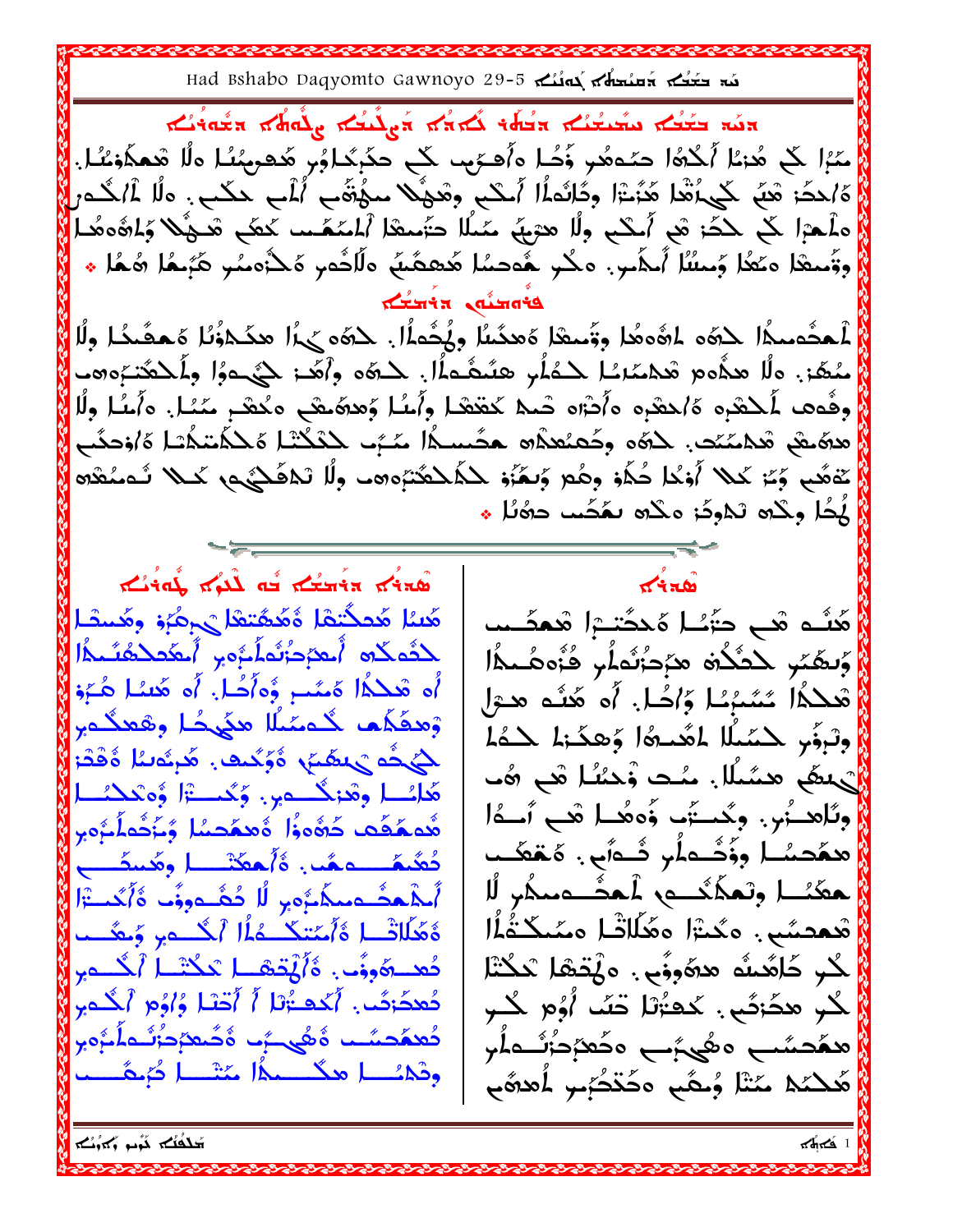Had Bshabo Daqyomto Gawnoyo 29-5 مَنْشَكَة Had Bshabo Daqyomto Gawnoyo 29-5

<u>ٷٞڬػػڎڴۯٷۭۄ</u>ڔڞۘڰؘؠڮػ؊ٷٞڟۘػڔؙۄڡڋؘٮ ةَكْنُكُــداُل وَٱودْتُٰٓامُـــرَّەمِ ۖ دُهُنَّمَــدَمُّت. أَمَنُعَلَّا هُم هُمكُمْ نُومٍ هُرْسُا ةُولَّا لَكُلًّا هَدَّتْسَا أَحُسْتْزَا تَحَكَّسَا وِدُهِمَّدِمَّسَب دَّأَسَّتَكَـدُاْ حَكَّتْنَا وْهِوَ حَكَّبَ أَوُحْتَارَ وحُعَّرَكَمْ أَحَدُثَا \$أَهِيَّ مَمَّا \$أَأَصْلَ وَهَـٰذَهَا ۖ ۇقشا گەقىلادُلى ھقىسُلى ھەرقىت. أَسَّصَلَا خُوصُدكُ بُومِ وَنُمُنَا لَاَهُدوهِ ذَا ۇيغكىمىدۇنىدۇ. ئەنىھىشە ئەشىمىلا كلاسم مؤممكا ؤوقعا شكرهم مُعِمَّلٍ لَا يَمْ هَلْكُ مِلْاهِ ةَمَكِّلِ أَبْل وكُعْدَهُكُرُب. أُعنُكُم وْحَسْطِ وْهُوَوْحُسَار وْهِجُرِهُكُمْ كُلُّمْ شُوهُفْ وَكُلْأَلْمْ وَهُدَيْكُمْ كُوهَ حِلًا هُدْهُبٍ وَهُدِّبٍ وَهُعَدُومٍ ةَهُدًا ةَسَمَّا ٱسصَّدًا ٱلْحُمْدِ دُهِمَّصِيَّت وَْهِ أَكْلِ مَبْرِسًا ۚ أَأَكْرَٰا ۖ يُكَبِّبُ ۖ وِهُنْسَاهَا ۖ دُهُ‰وًب. أَسَّعلًا وشُمكْتُبُوْمِ وَْهَيُسُّا أَهَنْا وِحْوَوْبُ حُعَّكُرِهُبِ وُلِحُدًّا هِتَوْهَا هَّتِمْـَـا وُـــاَكْۋەلْبُوي فُعُبْكُمـــُوب ةَحسرُا بَعلًا ةَحُسُلَ أَجْحَبَكَ لَقَدَحَكِيُنَا دُهُمَ بِهِ . ةُومِمُراهَا ولَّا قَحْبَهَا . أَ كَحِيَا وِكْتُعَجّْنَاكُوبُوا أَسْتَبِيراً مِنْ مِعْنَـبٍ. أَسَّصَلَّا وِصَمَّاكَ وَكَعْدَهُ مِجْهَدَكَ وحَمكُما هَاتْكُمْ حْمْكُمْ! فُونُسًا جُدْهُمْ دُهْلِلْهُمَّبِ. هُأَهُلُلاَثْنَا هَرُتِهْنَا وْحَيْحُوبِ تُعْتَصِّرْهُمْ ةُحْمَّعْمُهُ، أَمَنَّصَلًا وصُهُكُدوْهِ أُمْوِي أَهْدِهِ تَتَنْكُلُّ وَأَمْلَهُ حَيْرًا *حُعْدَهُوَّتُ وَأَهَمَّتْوَا حُجِكْهُت وَأَوْحَدُّلَ* دُىُّاسْتىسى ، أَ خَسىلى دَاھُنىئىھَـــب أَ

ه هُدُوُهنَّى . هُدَّدُه لِمُ لِمِعْتُلُم لِمُعوَّب كَرِ حِعَمِكْرُ و هُزُنُمَا وَوَحِكَمَلاً هُو أَحْسَا لَّدَخَّتَ وَّەھَدا وَهمَّحَسَّبِ مَمَّتَكَــٰهُ1ًا حكَمْتْاْ وَهِهَدْنَبِ وُكَـهُـاُا وُجِبَبِ كُنْـا في التَّقَامِ الْمُتَكَّبُ مُسْتَدَّمَ الْمُقَرَّبَةَ وَالْمُسَامَّةِ مِنْ الْمُسَامَّةِ مِنْ الْمُس للظَّلْاحُــا مِمُسُــا مِمَّنِصُـبٍ. كَـــرِ حعَــمكْرِ إنْهُـُـا حَـهَٰدْـا مَتحدُهْـا ونُكْبِلُر شَدْنَهُنَّبٍ . هِ ثَلا نُحقَّةَهُــا |ەكْۋَةل وقىدگىلىشى ەققەتىل تىتكىلگ ِ هَـفَـٰذَكُمُّا هُ هَكَـٰقَـهُكُمْا ۖ وَ هُـهِـكُمَـٰتَـٰى ۖ وَ حَـٰرٍ وْتّْسْا ەھُەتِئْتَا وُفْقُنُ مِهَا وَالْمُنْفُسَ أكبو عُوهُد مُالًا وهُنصُو لِهُمصاًا هُدْهُم هُدُدُهُمُ. مقْعَدُهِ، هُمَا دمَمَنّا بِحَيْدًا لَكُنّ ۞ه هَنُرَوَّى وأُجَا مَنْزِ ، هُه هُدُا نسُّنُا وقتَنَه أَنكُس هُدَوَّب . كَبِ كَحِمْـــرُبِ هَرُــهُــا مَّتْــا شَوْوِنُتُــا محكرهً من المستقار المحافظ المستقار المستقار إِوَالْحُدُّوماُرِ هُدَدِّئَبِ. وَوصِّبُ! أُوهَّمًا ەَتْتُا مْھُەللۇنُا شْلائېگىي. ەُمِنَّى أَيْلا ولًا فَمكَّىٰ. نُمَّةفَا وكَدِّه;اُرٖ متِّأَا مَعَمَّمَ وَلَا حَمَّوْهُ الْمَحْمَدِ مَتَعَمَّلُ وَوْٓا الكُتكُتِ الْحَقَّة سُلَّا الْكُتكُتِ الْمُحْتَدَّةُ |مْعِكْسِفَ .. وهَٰلاَتْنَا هَرَّتِهْا وُحْدُلُو ھُزگىپ ەَھكَھكىپ. كَبِر حَھُكُوؤُهلُر دُتمْـا ەھْقْتُنْـا ھْھكُتُب ەَمْكُــا ِ مْدَاهَٰ;مَّــى . وَتَوُلْلُ مْدَاسَّـرْفُـى . هُمْشَتُّىمَّا هُدْسَّيْئِي حَقَّنْفْ لِمُحْدَفَعِيَّي بِ

كنابلا بنها المنافض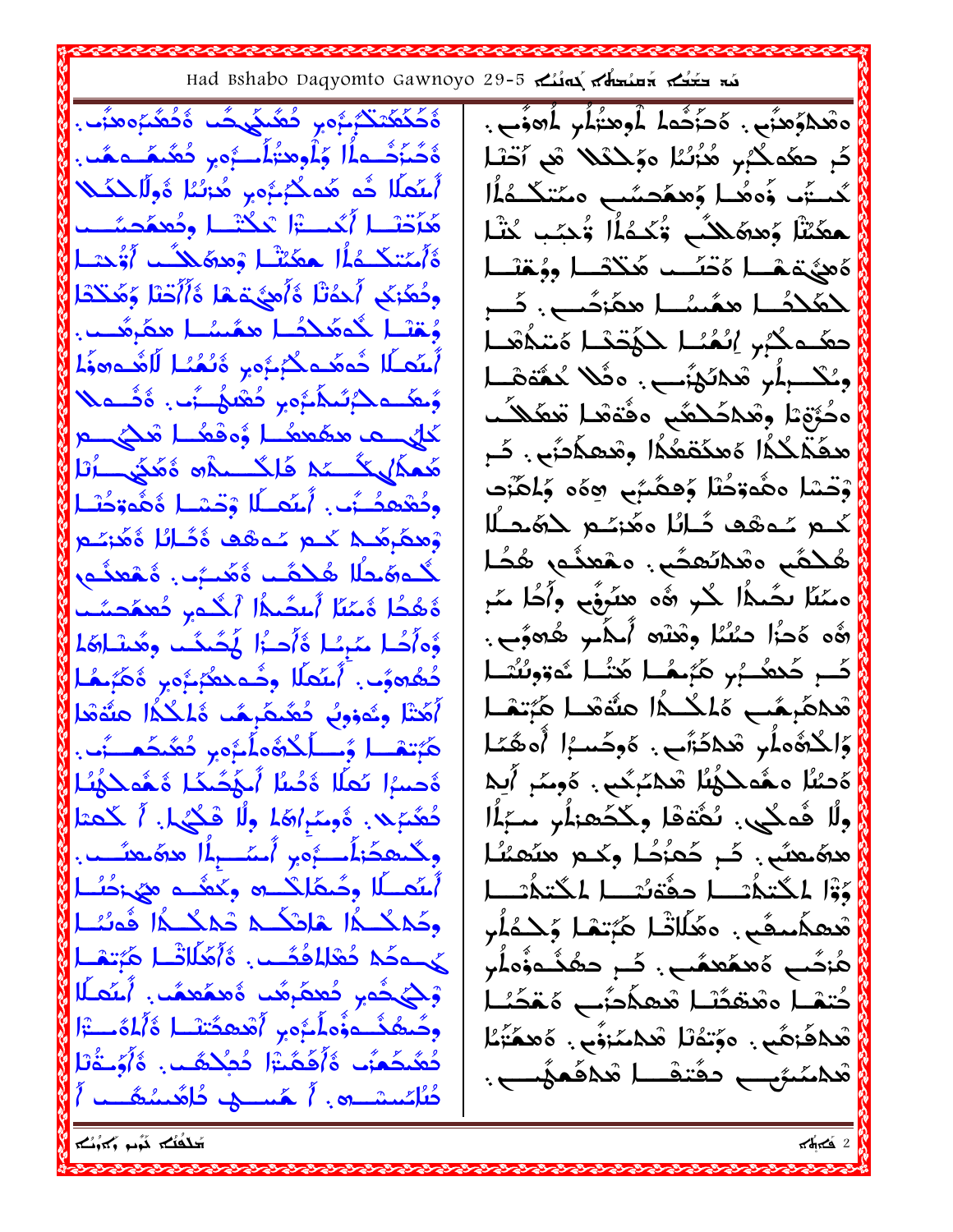Had Bshabo Daqyomto Gawnoyo 29-5

هْ السَّسْنَاءُ السَّرِينَ أَمْ مِنْ مِنْ الْمُسَسَّلَ أَهْــتمْ! دُاهَىعْـــــ ةَوُــطَـــا كُـــوجُدَّرُوير وكعكا هُدْرًا وُقِيَّدْ السَّوْدَا وَسَهْرَةَ ا دُهْيِ هُنُو . أَهُعَتْنَا دُسُلُ دُووُا . وَأَحْارَّا دُهْكِنُوُب. كَلَكْفَتُا وُمكْفِعْا هُمكْنْمَا أَهِجًا دُهُدِيْدٍ. أَسَكِنًا وَدُه حَدَّبَّوْهِر كمعتبدا متبماا ةذمكم أخدثوا ةُأَعَدُّوْا حُفَاتْنُوه ولًا حُمُرُوْبٍ مْحِي كُب تُنْعَظُيْكُمَا إِنْعُنِيْهَا أَيْكُمْ وَحُقِقَصِيْت ةَحِفَّةَصْبَا وَٱتَدَّهُوْلَا ةَوَّرِعِمَكُمْ أَنْكُسُورٍ هِمَكِمًا ﴾ أُهُتْبِ مَعْنَ اللَّهَ وَحَدَاقُ أَ حعَلِقُولُرِ حُكْمَا. أَسَّصَلَا أَلَمْ حَقَّتَ وَي أَهَّتِمْا قُرِيمًا شُوهُمُا أَحْشُوبِ أُدِكُنَّهَا. ةَقَالُكُمْتَا مَّمَّيَىٰٰهَا ةَمَّكْفُفُهُ مَّشْمُر هَعننُـهَا. أَسۡكَـلًا وُهلُعنُـل وُـزَٰحُـملَٰـرُهِ بِـ أَخْوُدَا هَٰذِلًا لِحَدُوا ةَمِهَمِما أَصَدًا. مَعْدُ وَهَنُعْمَا أَشْمِرٍ مِعَمْعِتَنِكَا. حَتَّمَاءُ ةَهَٰىنُا هُنَنَاهَ أَلاَّ هَٰؤُهَٰتَـٰڔُومِ. ةُشُـٰوَب كَعِفَ أَلْ هُوشَــوبِ خُودْنَــوَلَ. وُصِحُّــاًا وَثَقْصًا حَزْنَهُمْ هُنْدُنَهُا . ةُأَبْعَعُهَا | وُحِكَمِعَةُ! أَلَكُم لللهُ هُمَا اللهُ وَحُمَّا لَكُم لَكُتْ هَٰــولُمُ هَٰـُـدِهِـدَ اللَّهُ أَمْ هُ مَٰــوَ اللَّهُ عَالَى اللَّهُ عَالَى اللَّهُ عَالَ هُكَعَكَ كَحُثْمًا مَحْتِمَّدًا وكَلاَهُ مِثَا خُوبُغُوهُا وْرَيْدُنْگُــەپر ةْھُەدْكْنْگــەپر ةْكَاڭــە صَّعُط رَحِدَكُمِي. أَعتَمَــالِ وَحُــومُلَا هَٰزَٰىٰنُا أَهْنَـٰۃُٰاُ هُـٰدُهُّـٮ هُبُىٰـاؤُب. ةَأَهَوْوَا هُدِهُمَنِ وَأَهْتِدْا هَيْفُ أَصَالَ وْهِمُحِسَّبٍ. ةَهُدَالُ أَمْكُمْلُ أَرْجَاءُ مَا وَهُمُو كَاوَحٌتِ الْمُزْدِكْبِ. ةَهَاكْسْ كَعْسَرُوْا

ةَ تَعْطَمَنْنَا شَهْمُكْعُنِبٍ . هُفَّ تَمْ ، *هَٰ*\السَّمَّـبِ. هذَاه وَج حَمْدَ\\$ هَـضُـُـمَ*اْ* وُكْبِ وكُمْ هُدْرًا هُفَيْشًا مُقْدًا أَهْدَفَدْسًى مُسْتَوْلُ هُدَيْنَ وَبِي الْكَفَّسُ |وكففقا وهي لكسعُا حرَّجُ! هُحكَبي. كَرِ حعَكَكُما وُحكْبِ كَعْبَسَكَ هُوهْمَا أُوذُهكُم هُدَّرَا وَعُدَّةِ[ حَقَّةَهُـ] لَٰا هكَتَبِ حَعَكْلًا إِنْهُمْا كُلِّ هِمَجِسَبٍ ەَحمَّةدَا وَتَناْ هُووْمْلَا خُر مەمَكىھَى هَٰكِمُثْــا هَٰتَـــْلَا وَحِدَّاقْــا أَوْكُـــو هدَاؤُبِ . ثَـرِ لَمَـٰـٰهَـٰئِـٰ مَّتِـٰهَـٰ قَرِبُـٰلَ هُدهُمُا كَعُرِ أُنكُمِ . وَقَى اللَّهُ وَسَكَّمَ وَمُحَدِّدُونَ هْدَاهُيُّ هُدُ مِعْدَفُتُماْ هَدَسَّهَ ﴾ إيُّ أَوْ تَعْلَى مُعجَّى ﴾. كَم لُنكَت فُشُملُو أَ حدَّهُ أَ ٱ قَالَ تَوْمَا ۖ هَٰٓتَـٰلَا ۖ ءُوحَّـٰ ۖ . مَنۡب أَهْمُنُكُمْ هُو هُكُرْمٌبِ. وَيُّنْ وَالْمُعْسَدُاً ا َلْكُمُوُهَّتْسِ هِتَفَحِكْسٍ . ه/ُرٍ وَحَسْعَـزُا هزْهَسِ دُرْئَىبِ وَهُيْرَسِي. ةَتَكَسُلًا ثَّەضُمُّا حَنُمُو هُحمُّے . ضَرِ طَاهُـــــه وَامْــوْمَدُا كُـــرِ هَكَــمْــــى وَجِــُـــْهَا لْمَعْمَلَا أَيْذَىبِ هُنْبِ هُاهْنَبٍ. مَكْتُمْ مَّ كُنْتُمَـا لَّا نُعْذِهُمْـا لِكَعْلاوِهُڤُـو لَكُــوٍ أَوْحَنَّى مَكَلًا هُبْشًا لَكُنَّ أَهْقُبَ. كُنَّ حعُكُـرٍ هَـسُنُا ـهُـٓةتَدا هُـقَدًى وهَـدَـَّةَا مْدْفَدْسُبِ مِعْتِدْا مْدْسُعْبِ مَّاتْلَ |مكحصٌ . وهُداً ا دعُهُلًا نُتُبٍ . هَجَزُهُ ا

كمنكم لمَهْم وكمُولكة

**تائیکٹ**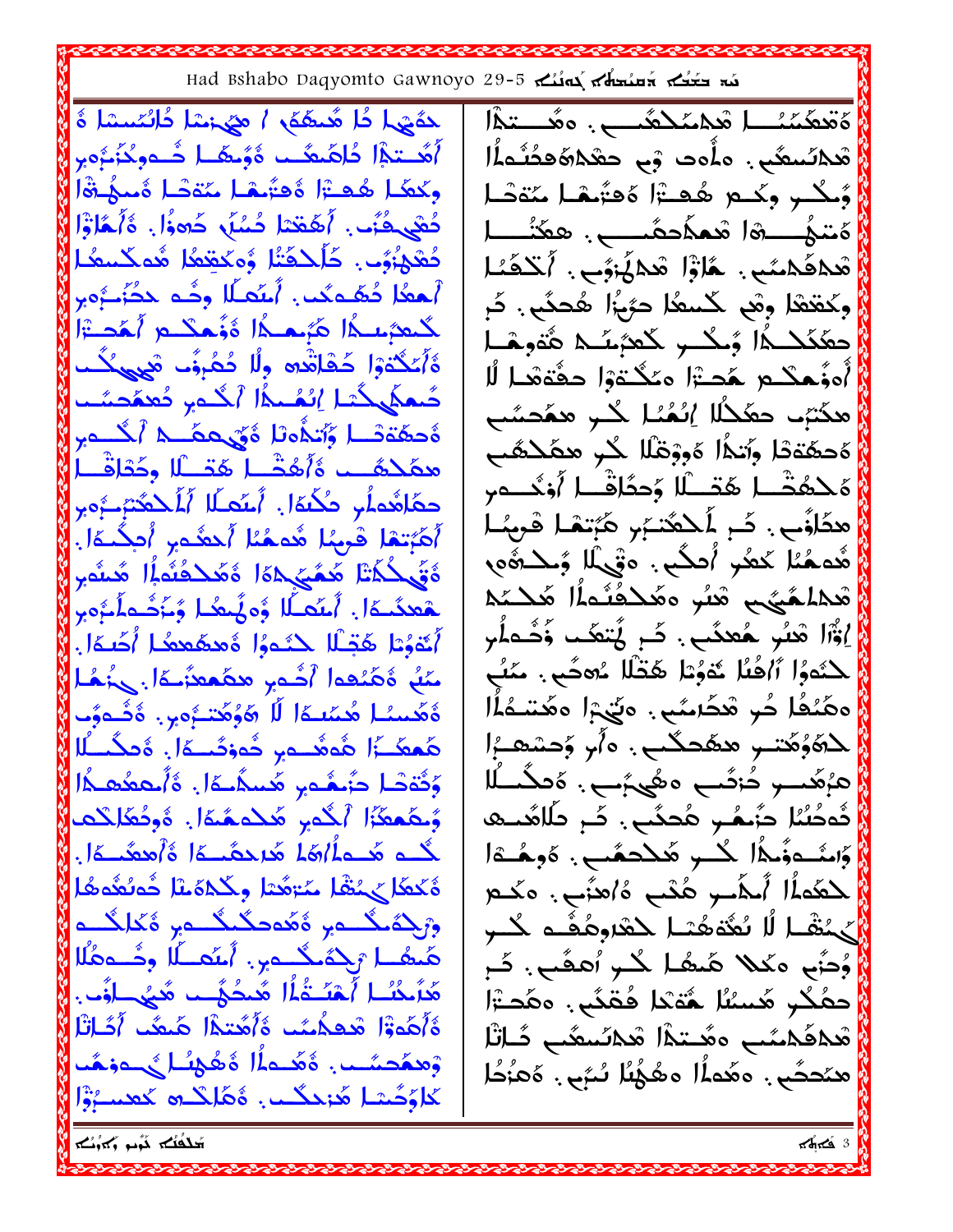Had Bshabo Daqyomto Gawnoyo 29-5

مخبركسا معكككسان أمتعللا وشوشف ەْتَىھُەوْمِعْدى كَرْوْوْمْھَا كَرْوْهُنَا تَرْتَهْا مَمْكُمِيمًا ةَكَافُضُوُّونِ. ةَجْمَعُوذًا مَيْسِلًا <mark>ا</mark> وثلاةا بعُنفُ شَعْبًا مِهْنُدًا حُبْقَنًا ةَفَيْ مَسْبَوْهِ مُسَلَّمَ مَا أَسَّفَ الْ وضُعنُعدَا بَوْهِرٍ وَلِمَحْدًا عَوْمًا وِهُوصَوْاً أَحْسَرْا سُلَّمَــوَا وُهِجَمِسْـوَا. أَنْذُـورْا أُمِّرُكُمْ أَنْ أَيْكُمْكُمْ أَيْلًا حُجَّنَكُمْ وَجَعَنْتُهُ لِ مُحَمَّئُمًا. أَعْوَدُا وِكُوهُدُوْا وُسِهَّدًا. ةَوْأَأَقَ كُمِيكُمُّا مُحَكَّدٍ وَحُمَدًا. أَعْمَطُا دُهْدَرُمِيَّب أُهدَّ: دَـٰأَا دُكْلاهَـب أَهَٰذَاهَـا ودُرِكْتُو . أَمْيُهَقَطَ ودُهْدُوُمُو . أَخْوُسًا وَقُمْسًا دُمُيْفٍ. وَقُلِلُسَا جُدَارُواُبِعُبَارِ دُّبِيْتِ، وَأَسْمَلْه وَحَدْكُمِيهِ وَإِرْآرَا أحكتشا هَبْتمْا هَمَّتمْا عَائِب حُــقِتْا هْزِهُعُدًا ۚ مُعۡدَكُهُـٰلَ هُرۡتُـٰلَ هُـٰدَهُٰذَٰٓآ ٱِلۡنَّا ۖ هَيْنَ وَالْمُسْتَوْسَلَ وَسَلَّمَ فَيَ وَقَالَ وَالْمَسْتَوَالِ وَالْمَسْتَوَالِ كَعِدَهُدْ أَا دُجِّرْتُمْ وَحُدْمُزُوْلُ كَتَرَجْدُا ا هنْ مِحْمَدَا. أَسْكُلًا وَحُمْدَاتُهِ وَحَكَمَتُهُمْ وَحِتَمِكُمْ وَوَكَوْهَتَتَرُومٍ وَكَمِسْأَنِجًا وَسَلَطْتُورِ مُعَذَّدَهُمَّا. ةُدُّدُهُمْكُمَّبُومِ وكُنْعَظُنَّا ِكُوبُووُا وَٱتِدُّوبُل كَذِهُمَا. ۚ وَٱقْعَدُوا ٱلْمَسَوَّلَ هْزِهُعُنَـــهُ | ةَهُنهُروُنَـــهُ | لَاهُتِرَىـــ عُمُّ | ومْحَعَّبٍ. أَعْتَمَالَ وَلَمَحْدَّدَا كَلا وْفَزْعَهُمْ هَسْو هَسرُاسُهَا. هُ/ُهَلَّاتْا هَرَّتَهَا جَهَيْقًا لُّەقِتْمَا جَدَّهُ دَاْبِر تُسَدُّكَا . وَٱسْحَطَّا وْهِمُنْكُنَةُ أَهْتَبُوْا وِهُنَّتُا وَٰٓكُ هُنَّاوَٰٓكُا ۖ. ةُهُدكْهُ٥٥ وُحِمْدُه لُؤُووْۤا وَلَمُوْدَا وكُحَـٰ:

كَـــــــمْ مَـــــرُّوْٓا وُوْهُـب . كَــــر سُــــــــوْهُـف وسُمُّووُمِعُــوه دەۋە قىل وكتُــا لگـــو هسَنَهُم . هَحمَّحَزُا سَرِلًا بِعَيْنَ حَقَّوَيْهَا لْكُمْ هَكُفْمٍ هَقُنْفُمٍ هَقَدَوُهُوَّئِي. كَمَ كَعنُعكُم لمكْمكُمْ عُوْصًا وقْبِ هَٰدُرًا كَمِنْتَزَا نُسَكَّبَ هُجَمَّحَسَّبٍ. نُؤْسُوَةَا هْهَلْأَمِنَّـبِ لَمَحْقَـــْ إِ وَقَــبِ تَغْـــا |هُهكُدَّب . أَمثَنُـا وَحْكَدُ ا وُههُب . |ةَوِتَالِكُــمِ لِكَــِكُما هُـدْفَـزَمَّىِــعِ . كَــرِ حَكَمْهَا وِئَــمِنُعُو خَنَّــب إِذَّارٍ وَوُجَّبِ هكَــرِۊٛا وهْـدْكَعْمَــب كَتَّىـصْـا ورُبِحَــبِ. حعَّىـــتْزا وهْدْكُومِنَىبِ . خَهْوُسْــا وِذُـهُــا هُزدئَبِ. منْئُلِ كُلزُّەھىُل مُەھُبِ. كَر حنْكُــماً إِذَّائُــماً لَـمَكْتَسْــا هَزَتْمْــا هَمَّتمْا شَدْأُه;مَّب معْمَلاهُنَّا هُزُنُنَا هُم هُزهُو، نُهجُم. ممّةصْل هُنتهُــ هَا َهُدمَّبِ هَكَكَهْـلَا هنُـهتُنُبِّ كَعـُزُوُّا الْمَعْرِدِهَ الْمُنْحَى بِهُ جَمَعَ أَهْمَرُهُ الْمَعْرَضَ ەھْسەھُكە ھَۇتَھُىسىر ەَجھْكەمَمُدىنُسمامُر ۇلمىسۇە ئىمگۈزىپ . ةدىھْــەڭگۈ وكَمعَنْـــا حَثَّىـــوز أتنفَّا شَدْئَعَمَـــي. ة/قعقَّةڤــا مْمْلُعنسَى مكــــلا هَٰۃِحَنُمُّا مِعَكِّصَہِ. کَہِ اُلْحَمَّتَہِ کَلا فُومْعُبُر وهُم لِكْمُلْأُومِ هُلْمُكْتَضَى . ومَكَلاَثْمِا مَبْتَـمَـا حَيْثًا نُوَتُسُا كُــر هكَحكُم . هُوهَنُّه هُنُا وْالْمَا هُم أَوُّهِم هِمَلِكُبِ . هَوُٱؤْمِعُـهِ أَوْتَحَـلَ وُّمَعُشُـهِ ۖ

سُلمُنُكُمْ مَهُومٍ وَكَاوُسُكُمْ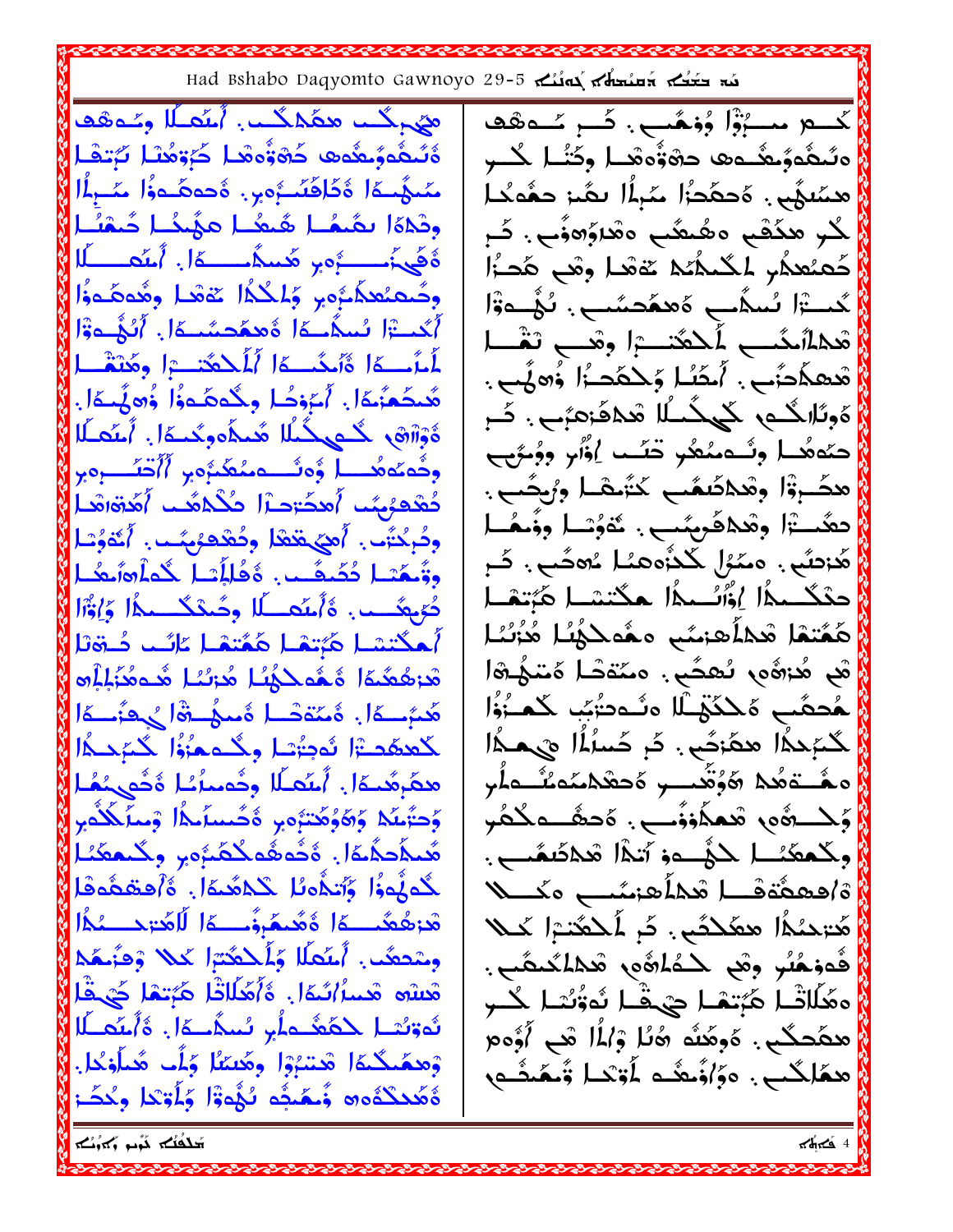Had Bshabo Daqyomto Gawnoyo 29-5 مَنْشَكَة Had Bshabo Daqyomto Gawnoyo 29-5

ةَهَدَدُكُ وَوَأَحِكْرًا كَتَسْرُوْا هَيْجَتْكَا أَهْهَٰـٰهَا ﴾ أَسَٰعلًا وُهِ وَمَا وُحِكْتَهَا هُسْفَيْر هْزُرِيفُ، وِجُدَنُدَوْهُ، أَدْهُـُـا هَٰذَكَــا أُوجُمَةَا ۚ قُدُوْءُمِمُا ۖ فَزَعِكُمِهَا وَمِعَةٍ ذَلِكُمْ بِ كْمِكْتِسْلِ وِمُحِمَّدُورْبٍ. أَينُعِلَل وَأَخْذَبْهِ ا كَسًا حُقَقًا شُمِكُو ضُمُدَدِيَّبٍ. وَلَا هَيْءَا وَرَبِّكْهَا خُدَوِّنِكُمْ وَسَتْبَا هُكُمُتَ ةَهُدِجِنَتِ. ةَحْدَثَلا إِنْمًا ضَعِعْدَا وُهِ أَجْرَأَ ة درًّا وَذُوبِئِنَا هَزَيْمَنَا مِكْكَمْتَرَب ةَهُدِدَبَ. أَعنَٰهَا وَأَحْتَا وَحَدَٰاً هَدَ هَا أكمير معَسْدا أكْثُر أودْأَا مُحْنَا وَّسِعْداً وَّسْتُدا إِبْلاَمُدە وَْهَلاَيُّ ةَحسَّرَوَا مِكْتَجًا ثَمِيًا هَفْلًا مُرَبِّضَت ةَ أَهْتَفْ، هَدَّهُ لا كَرْدُهُمْ كَتِيْهَا. هُكسُك لَاسًا وهْلالا هجّزحآل هكُمّ لَّاسًا وَدْمَانَا وَحْمَدِ مِنْكُمْ لَأَسَّا وَدْمَانَا لمَّمْتَوْلِ هَزَٰبٍ ةَهُدَهُكَ فَيَذَهُبُ لَّائُبٍ وَحْلَاثًا جَهْنَهْمِ أَنْ مَحْشَمِ لَّاسًا وَحْلاَثَا تَاقَسُكُ مِ مَّحَـــــو لَّاوِضْانَا مَّحِيْـــــرُنَا. مِنصَّــــوَّى الْمَ لَّاوِدْهُمْا هُجُنْهْكِلْ. هُدِكْـــبِ لَلْا جُــــقِ تَا ودُدُّەوهُب محمَّمھُب ِ هُدْعِ لَّاسًا وَدُمْنًا مُحَّتْصًا. مح*مَّهًــ*ب لَ*أَخَ*ا وضَ*اتا محُ*مْـا هَزَهُــد لَّائَكْتَعْــل هِمْئَــر لَّاسًــل وَهْلانَّا هِتَنِـمْا هِمُتِنْدَا. هُهِـمَّت لَّائُت وضُمَّدَتُت حَمَّدَ لَلْمَـٰلِ وِسَكَمْبِ لِكَمَالٍ لَكُمْ الْكُمْرِينِ مِنْ الْمَسْرِينِ ةُههَدَ، لِّأَنُـب وَكَانَا كَاتِفْ| حَدَّيْ|. كَنَّهِ كَــْرِثْمْنْا هَلَيْهَا. هِنَّكَ كَــْرِثْمْنْا محكَّمي أَمْسَحِهَا. مِتَّوَفَ كَرْدُلانَا مكمشا ةمكتها للشتقان محكما

أَمكُنُا وَتَذَّديه حَشَمٍ هَٰكَكُمْ وَٱمكُرَٰا ۖ ِكْتَبُوْا أُهزَى ۚ كَٰٓ هَٰٓ قَالَ وَحَتَّمُا هَٰلُو مُمحَّبٍ . وَحْهَماهُــا أَدْهُـُـا هُنَّحــه |شعكَاهوكُم هَدَّةَمسُل هَوَهكَمهُل وحَكَرُومُ هكتشا هُدْسُدهُبِ. كَبِ لَمَحْهُتْ إِ لِحَــقُلا كَتَعْقُب وَحَــتَمِدًا مْعَمَّاوِقُبِ . هَ حَوْكُتُـا أُهوَمُــا وِمَتْـا هَٰحَقَــى . هَ لِأَشَلا إِنَّفَ حَقَمَ أَجُلَ هَجُرًا وَوُوسُلَ |مَبْسُمْا مِمَالِمِيْمِ ومَحِمِيْمِ. كَهِ حَكْتُمِيةَ وَكَبِلًا هَٰبُعِجًا لَحْبِ هِمَسْلًا أَكْدُا هـْلَا وُّمعْا هَمسُّا هفُممُّب ەقداكْھقَىب ، ەكستَيْھەأَا ھَدْسَدْ ثَلا فُــدفِـمُ هُنْــــ هُ/هزَّـــــع. أَهُا كَرْهَكْيُنِ، شَمْا كَرْهَضْرَوْمٍ كَتَرَوْ لَّاحْبِ وَهِسَّىكُبِ هِعْدِ جَاجَاجَنَب هَنُّ هَا هُــمَ كَرِيَّصُكُــمَ. أَهُــم لَّاحْب وِنَقَّىكُب هُدْبِ حَبْسَدَّنَّب كُتْتْ كَرْمَدْهُمْ. ذُهْرٍ كَرْمَدُوسُ |أُؤْمِر لَّامِكُمْ وِهُكُنُّفُمْ. مُنْعُلُ لِّاحْكُمْ ومَنْثَمِ صِلًا جَانَكُوُّى ِ. مَنْسَرِ ِ كَرْهَرُمُعُبِ. أ*مَكْ* مِ كَرِهَٰ;تُمب لْمَشْتَاهَا لَلْكُنْبِ وُهَهُدَكْبِ لَهُنْ ِكْتَـٰدُّەلْل. مَلَّوْرِيك<sub>َي</sub>ْحَقَّىقَى ِ. كَتَب أَنُمِ كَرْهَدَهُ مِنْ هَذَا كَرْهَقْنَ مِ سَنَوْ کےُاهُنَّبِ. وَحُـا کےِمحَکمَب سَمَــالَا كَتَزَرُاتِ هَــْمِعَا كَبِرْكَمِعَاتِ.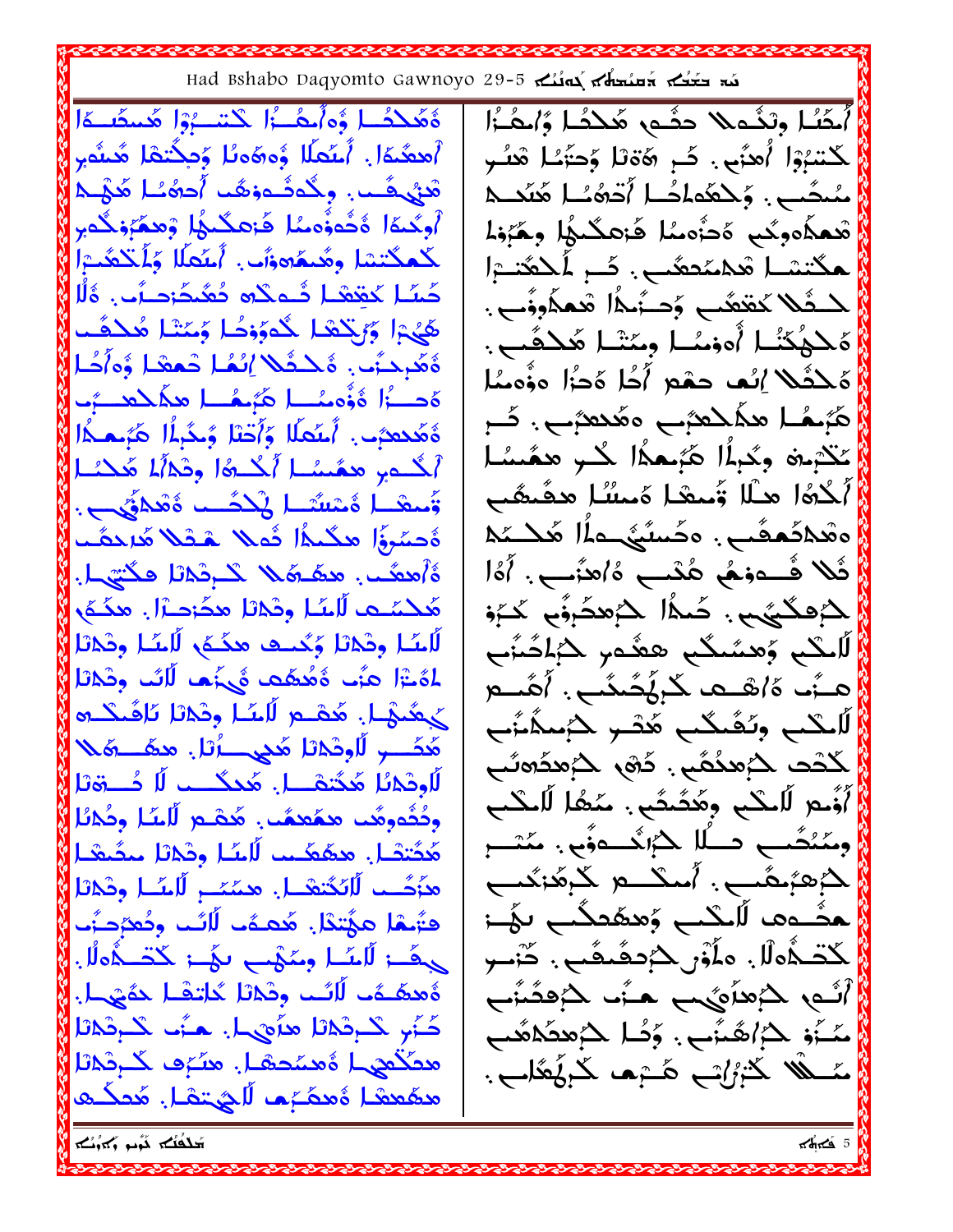Had Bshabo Dagyomto Gawnoyo 29-5 مَلْنُكُمْ 5-29 لْكَرِضْهُلْ هُكُنْهُلْ، هُنْسَتْ لْكَنْزَهُمْ الْمُلْتَقَالَ فَأَهِ كَيْكُتُوسِ. تَفْعَد كَيْهَدَاتُب مدهَّدهُ لا السَّا وذْهَا منهم مثل مَدِحْد: ؤَهُ مَا حَمْ اُحُمْكُمْ وَمُمُلْكُمْ كَرِؤُمُمُهُمْ حمَّمُلْ لِّابٌ وَثَلاثًا وَمُنْعَهْلٍ. هُرِكَ: لِّابٌ وِدْهْلْ لِحُتْهْا. مِحَمِّدْ حَرْدْهْلْ هِتْنَهْا. ∆ٖھنٌھُىب، ة/ئىـــىب لَ*ا*نگىـــو ةْهَٰلائــــىب لَّائــَــب ووُهُبشَـــب كَالْمُـــم وَمِعَْتُبٍ. هَٰٓۮۿؘڡۥؙٛٳ؊ڞٮؙٮ۠ٳۦٮٮۢڹۘ۫ؠ أَهْمَدُومٍ. ذَكَّدَهُدُ أَ مُصَحْمَلُ صُنْدَت أَمكَنُــا وجَينُـــدبُو هــــُلا نُـــدهوُّا أَعْذِدُا وحُنْفُهِدًا أُحَرُّهِ وذَٰهُمَا هَكُمْاً ا مْدْدَهِمَّى . حِنَنْا مَّتِرْاً! وِلَا عُجَّى . نُــدودُا مُبكَمِعَــب. كَيْتَــا مَـــراًا ولَّا دِّ هُوصِبًا وهُـوضُلا هُـِثَـواُ! كُـر حُصِبُونِ. أَيتَصِبُلا وهُوصِبُها وُوْهِضُهُما مُرِفَّى ەھُتھمَّى وَالْأَشْمَرِ ەَكْتُومْسُر وَيَجُبِّدُولُوا أَيْكُوبِ هُتِعِمَّتٍ. وَيُكُوكُلِّكُنُوبِ ةَ كُدَّةُ مَنْتَبُومٍ ۚ ذُكَّبُكُمُ الْمُعُلِّ حَثَّلَاثٌ ﴾ أهَزَمْهَا رَهُهُا \* أَكْثَا ۞ه هَبُعُا هوُحكَبَتْهَا شِمْلَنُــب. ۞ه وأَنكُــب لمُعشَــمندُا وَنحُتْـا حُــددهُوَّا وَحِكْتَسْلَ. حَكْمُلًا وِهُوْدًا مَنْهُمَلًا وَآوٌتِهْل. هُدْ: وْهُنَّى وْهْدِ كُكُمْ حَفَّـزْهِ كُن رَكُحكُم هُــزب وِؤْمِينُـلِّئَمْ بِغَيْحِـلًا وُمِحْرُبُــرَهُورٍ. هُوِنَسْـت لَّاسْكُـب وُاسِخُــوبر مثكوّهُــل كَهْلُلْتُهِ، وكَتَكَــدْفُوهُاللَّهُ، أَبْ أَكْـدَهُ أَ وَهُمَّكَــد أَلِـدْ لَلْـكْبِ وَهِمَّحَسَّبِ كُــرِ. هَصْلا أَلُفٍ وِتَحَوْمٍ لَكُمْ أَسْرَيْرًا وَحَفَّتَهُنَا سَكُتَ خُنُسٍ. وأَحَدُّا وِلَمِحَوَا لَكَن هنُكُا ءِءُ:أُه أَا كَعِنوْهَ بِ. حَعَّلَكُماْ أَ وَحِعَدُا شَيْئًا وِأَكْلَاهُ! مِنَ مَعْلَمُ أَحَمَٰنِ رَهُ هَا ﴾ شەكەك أَكْشًا هَءٍ ذَكًّا هَمْكَكْبًا. سَمْعًا مِحْبُمًا وَحِجَّتِهَا هِزًا هَيْهِتَبْ رُحِبْتُهِ حَمَّرَها لَّحِ حَمَّمُط هُلُا وِوُّەتْتُسْھُّەر. ەھُت كُع وِهَّبُسُّلَّهُ لَهُضَبِّس حَمَّئِسْفُمَاْ وتُعشَّا هُوفَيْ: ﴿ وَأَهْدَا ﴾ وَيَعْمَلُنَا عَمَدًا وِكَاوَتِتَوْهِ حَسَّرُهِ أَلَا مَعْمَدُهُمْ!. وَخَاصَّنَا ا وؤُوسُا هَّبُـمُـا. ەَىنَھَـٰ; كــەُب وِنْكَــبِلُرٖ دَبِّحَتُـماْ! ەهَّبُـمُـماْ!. ەتمَـاللا رِكَـتْمَاْهُ مَنْقَــنُدا ەمَّتْهُدًا. ەخسُلاشَى ئېھ شىر هُەجسًا م x +3 ex cura+3 لْمَحْمِسِمًا لِحَوَّهِ أَسْمَا مِدْهُومُا وأَلَمْكَم مْنِ أَمُنَا حَذُّهِ فِكُمَّا شَـوْبِكَا فُـوْهُنَى. وَه وَهكُت تَحَدَّمُاْ وَيَحْتَلَ حَرْبَشُهِ مَعَقِيكُتَ كَلَمَكْتَشَا حَثَّوْهِ وَأَمِلًا وَمِكْتُوا وَي متوجب كَنْكُمْ دُوْمٍ وْكَيْرُسُكْمْ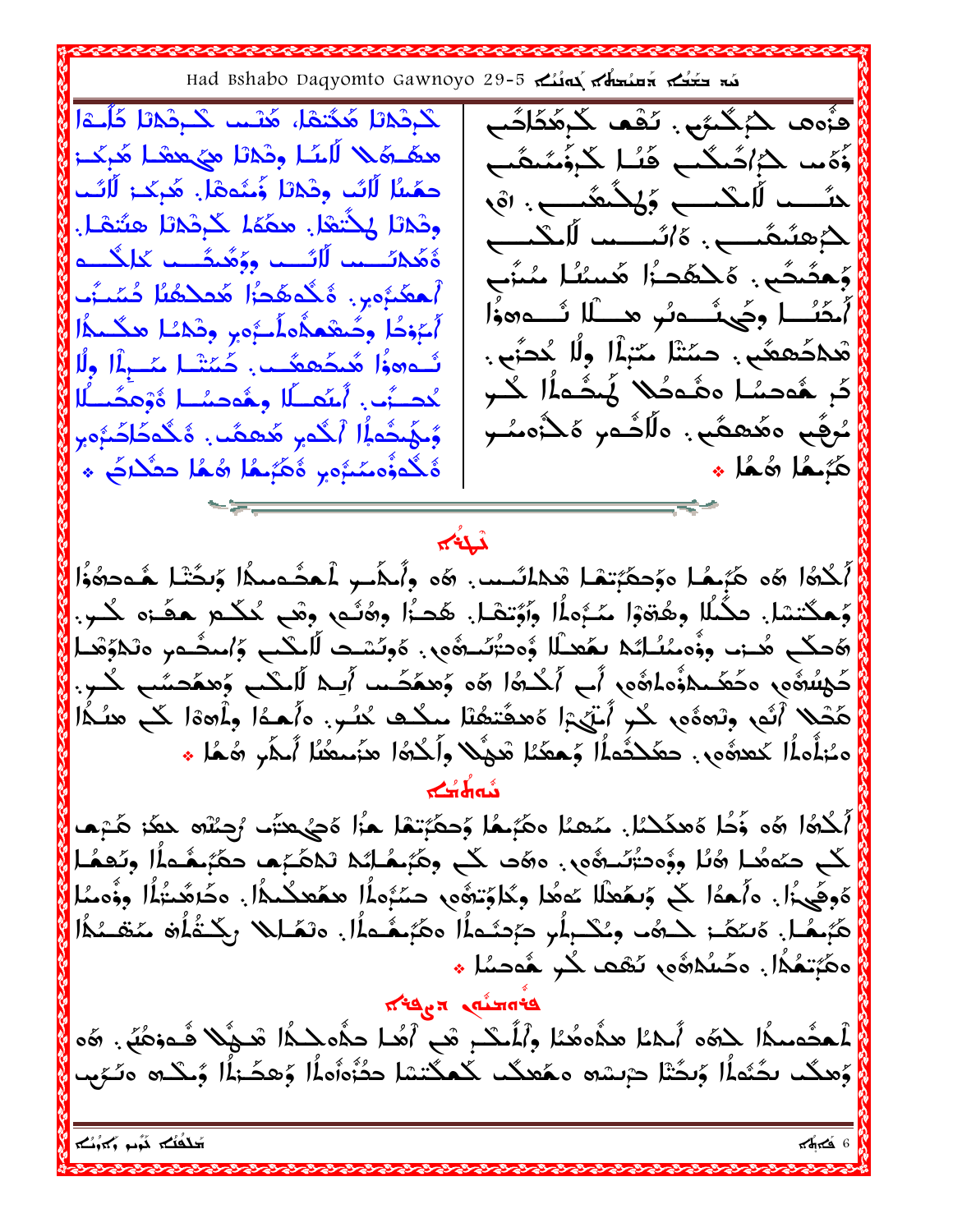Had Bshabo Dagyomto Gawnoyo 29-5 مَلْنُكُمْ 5-29

لحَمُّةوْا هَلِعَقُوطُا حَسِّقًا ومَحِكْذُهِ . هَ/ووْت لكَوهُـا وهُبَتِمْـا حاْقَلْـرُبْلِ وَعَكَلْـو تَعَوُّلًا هَقَةٍ. وَكُدَّاتًا تَكَّزَ وِهَدَّدَ لَمَيْكُنْتُهُ. وَلَا كُبِّ وَهَدَدَ وَهُدَشِّعِ كَملاً هَدْرَه أَهِكُووُب نُومُعُلُ وهُدُرَا لَمُكُلّ وَهُوعُلاً وَحِعَكَتُوكُوهِ . وِكْلَ تَقْضُب وَبَرُوتُو حَوَّلًا ﴾

بحنفه بالم الأمريك المستحفين المحافيك همُسُط ةُأَحُدُّ كِي 166 وهُدَّودُكُ اللَّهُ دُهُمَدُوْمُــــالمُ ةَهُدِهِ زُهْـــــا حِزْهِ مــــــــهُ ا دُهُبِهُرِ هَبِلاً . ةَهُفَتْتَهُا وَهُلَاتْنَا دَهَجُنَا ةُحَزِّيجًا خُعَّىمُحِسَّلَا. ةُأَحَّدُهُ/1⁄6 وحَكَّ ثَلا ةَمَلْكُلْ وَلْمُلْحَمَّبِ ةَهَكْبُهَا وَلَمْوَّا بُنْكُمْلٍ. ةُكِنُّهُما ةُهَرْسَةُنَا وشَـهْكُلُّ أَحْسِبْكُلْ. أَلَّا هُدْيٌ مِنْــا هُكْشُمْــا هُعفزُمعتُما ُمُومِ وَحُمِّهُكُمْ الْإِرْتُحُمْ الْمُسَارِ وُكْدِكْتُكُمُوْمِ أَحَدُّهِ كَلَّا هُرُجَا هُزِيُونَ لَهُوَ وَتَحُبْلُ وَوُحِكْتَنْمَا وَوُهُدُوسُا ةُهُــةوْل: ةُوشُــمْلا هَرَّتْهْــا وقْنُكُــع مُكْمِمُكُورٍ. ۉٞۅؙٶُسُرٍ ۉٞۅؙۻۢٵ ۉؘۅؙۊؙ۠ڂ*ڐ*ٳ ةَهَدَّدُتْكُ وَحَدَّدُ أَمَّكُ أَمَّكُ وَوَعَدَهُكُ أَ ةْ إِلَيْكَاؤُ إِلَيْهِ مِحَمِّكْتِيَا بِمِنْدَوْ أَجِّي هُزْجُا صًا وَّسِعْدا وْحِبْ مِجْدِمَانِ وْ مُعَصَّلًا كاكُ هُرِجسُتُومِ وُتَبَكُّا وِلَاحْكَــا هُمعَكِنَا. أَهُنَوْهَا وَرَكَةُلَيْ أَسْلَأَ أَكْتَرَا مِسَّىلًا ةَسَجُّتْهِ. ةَحْشُمْحَيْنُ أَكَاتِدْا هَٰنۡٮ ۞ه هُٰڹٵ حُنۡهُندُهِ أُخۡوِہٖ ۚ. لَّاهُخُنقَا حَدَّىمُداً . وَلَلْمَحُتَا حُودمُنَا . لَلْحَكِيَ ا <u>كِلكَــمي. لَلمَحْتمْـا وْلَلمى مِحْبا هَــوَلَلْ.</u> ةَلَّلْمُحْتَمَا وَحُدُّلَ. كَعْدَدَ مَلَّا لَمْحَكَّمِعُمَا. كَرْدُوْا جَلِكْلِهِ لْاهْمِعْتَنْهِ الْمَاءُلُلِ. لَلْطَلْقَقْدَ مِنَجِبُرًا . وَلَلْأَوْمِكُمُ ا مَحْمَوكُنَا .

 $79.6$ همَّسُا أَكْـهَٰا مِكَّے هَه مِثْبِ تِتَّهِصْا هُدَكِّر أَيِـد هُبِ هِزُقَـا حَبْصَلًا هْدْهَـــْمِـم أَبِــدْ. هْتَـــ قَتْمْــا وهَٰلَاتْــا دَاهِ حِـدًا هَـدَ أَجَدًا هُجَمَّدَ حَبِ أَبِـدَ. هأمكْسِرٍ أَحْدَهُ! وَحَمَدُ فَلا هَقَلاَطُهِ وَحْكُحْشَى معَكّْدُوا وَاوَّٰٓى وَٰى الْحَكْشَاءِ. ءكُوْما هَمكَاهسُّا وِصُحْوْبٍ كَتْبَعُدُا فَالْهُمْ الْمُلَامِنَ ھقَىقَىبَ ەھْلاَكْمقَىبَ كَلاَمِىمكْسَام وَحِبَرٍ رِكُماً وَحُدْبِلُو حِدَّهِ حَذَا هَبُعِدًا حْكِمَا أَحْكُمُا هَٰنِكُمْ. كَلْمُ وَتَحْتَلَ ٥,َحكَّتْسْهُ هُوهَنّْوَمْهُمْ وَهُدَّةً وَلَى وَفَكَّلَّا كَبْتُهْمَا وَقْبَ خُكْمٍ هَقَمَ: كُمْسٍ. ووٌمسٌمُمُــا وُوهَٰرِدَتُوْتَــا وَحْتَوْتَــا وَوُخُوْتَـا وَقُكُمُلًا وَهُكُمُّلًا وِكُرِمًّا أَمْكُبٍ وَعُوَّهُمُا لَّدەوُلُا وُحِكْشُى مَعْمَدْكُسُّى. مِنْدَوْ كَلِّ هُزِيْلِ حَتَّمِيْهِلِ وَحَسَّوهُلُلِ. وَهُصْلاً كَمِلاً |هُرِحسًا وُحُــٰـرِ هكْــُلا هَوُحْـُــٰلا هُــح حعَنُا. فَـتقدا هَرِكَـتُماُ وَجِكَـ مَكْتَا كَخْتَرَا وُحْكُنِ. هَكْتُلا مُكَانَّا أُهِنَّمَأَا ِهَت هُٰزئُمْ أَحْدُهُ! حَهُنصُمْلُو. ولَّالَكْتَـْتِل ىغَلِمُا. ەَحْسَيُتْا هُوحِفُنُا. وحُمْحُنُا ً هُومُبُل. كَعَ*ّدُهْل* كُوحُكُل لَّاجٌتْلَل هُوءُلُل. هَكَهُكْـٰا فُمنُـٰا. كَعكَـٰبِۊْا ثُمنُعُـا. كَتِوَْحْفَا هُمْ بُـل. حَدْثَقَمَْتَا هُمْوَنُهُـل.

سُلمُلُک ذَبَب اللهُ اللهَ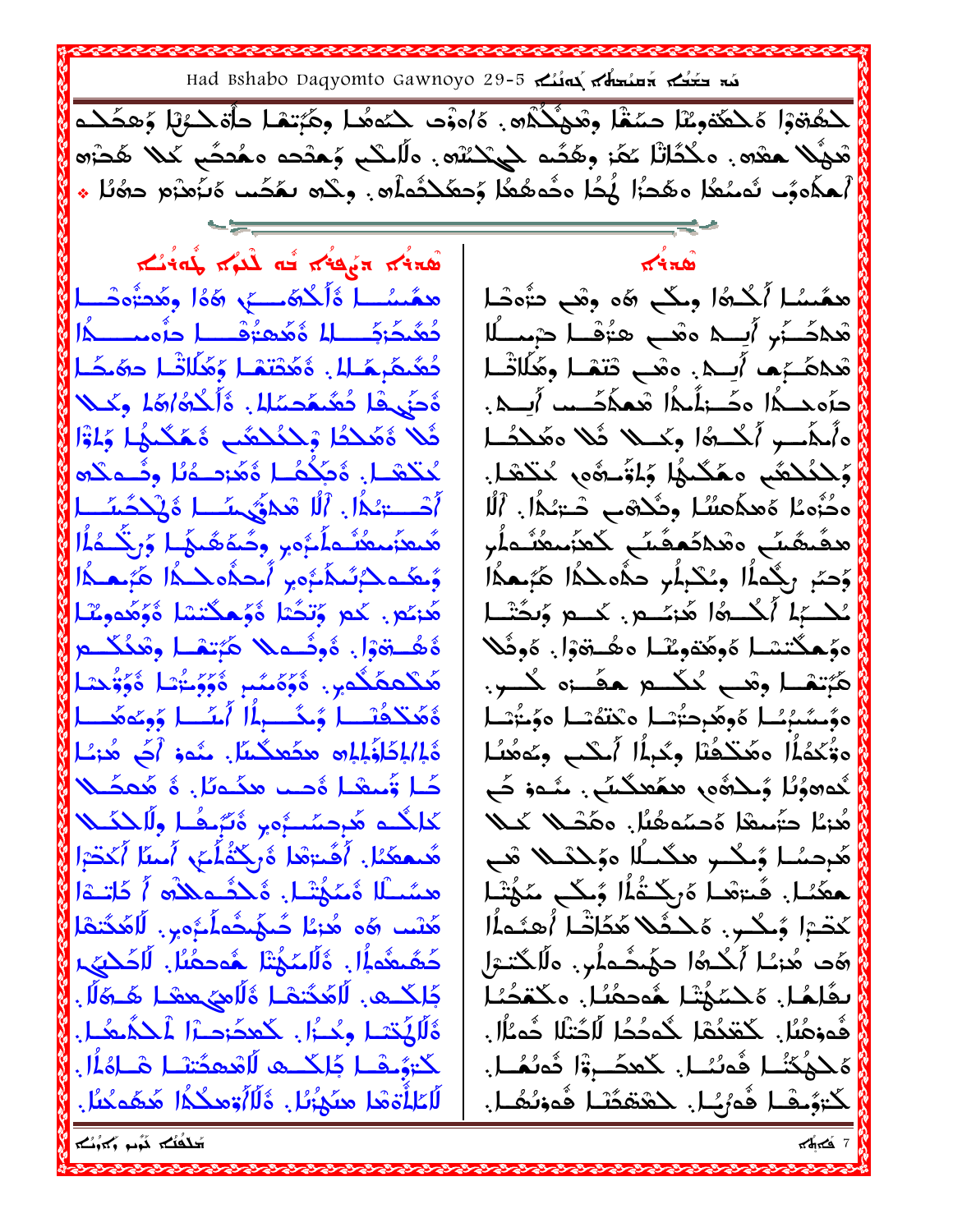Had Bshabo Daqyomto Gawnoyo 29-5 مَنْشَكَة بَاسْتَابَة بَعْضُكُمْ بَاسْتَابَةً كَتكوها محكَمٍ أَمُلَ. وَلَلْقِعِكُمُا أَشْوَيْلَ. لَّاهُكْدُنَا وُوَوْدُا لَمْسُمُا كُمَعُومَدُاً حمَّسُا ةَحمكْعُما. لَاهَلِكْمْا وْحَكْمَهُ لحسْتَرْهَــــب حَلْوَقِسُـــداً أَوْيًا وِهَيْـــا وَكَسَّتْلِ كُدالُلِغَى وَيُرَسَّلِ هُدَى فَكَسَّل ەؤھكىدًا. حَتُوبِّب حَيْحًا حَعَّانًا وَيَسُلَّى وهَٰتُومِيْمِ دُّتِمُ جُلْ دُهُكُرْهُـبِ الْهُرُهُـلْ. لْكُرْهَى وُّەسْل شَتْغُدُّلْ هُدْئِيْدُ ۖ وُوصُّلْ. كَعِمْتِ ٱلْمُدْعَلْلِ حَمْثَهِ ۚ لَا أَحْفُ أَل لَّاوَكُبِيفٍ هُـوَةًا . لَلْمُخْبِلِ أَيْهُـزُا هَـجِرُوْلَ. كَحكْتَهْا مِسْبُوماًا. كَهِنْشَا لَمُوْصُدًا لَّاحِكْتَعْدَا هُجُبْحُثُمْأَلِ. لَلْكُنْدَا لَمُحْتَدِمُّا لُحِدًا. أُود وْمِ حَذَكَتْتِهِ مُؤْمِنًا. لِمُ دارُ. ةَوَ مَطَلِ كَمَلَحْقَتِ وَالسَّرِ مُعَ مَا ال لَّاؤُدُنْدَا مَحْمَعْتُدَاْلِ هُوَوْأَمَّاتِينَ جَهْدِمَةَ! َ جَنُصُلِ حَمْكُــمِلًا . حَمُحتَنِ مَعَمَّنَــل وَمَعْقَتْلِ هُدَلِ. كَمَكْتِهَا مَعْمَدَتَا مِمَّمِنُواْلِ. جُمِعَيْتِهِمْ مُحَمَّرُا وَاوَحَمَاْلِ. وكعساؤل ذَأَمِنًا وثَلاثًا هُدمَنْ أوسلُه دلَّاعكُم وَحَبَّىنَّم حَنَّمَٰ! وأَدَيُّكَ حَنَّدَٰهَا!. تَّنُّا وُءَّوَىٰ هَٰدَهُمْ أَلِّي لَّاتَعِمْدَا تَحِفُّواْ! لكتَفْسًا تُعفُّـمأًا. كُضَـدُّەلًا وَٰحَسُّـمأًا. لِكَتَجَاهُ لَهُ يَقْمِلُهُ لَلْوُجَرْنَا حَسَّحَدَهِ لِلْمَالِ. ِكْرْخُوْتَـــا مْمَّمْحَمْشُـــەلُّا بِ كَمِنْتَجْتُـــا لَّاهُمَّى مِعْمَدُوْشُمْلَا. لَاكْتَوْتَا أَهْشُمْلًا. ههُمدُرُـــولُما. حِدُـــة تا أهمْــولُما. <u>لَاهِمَّعْمُنْا دَاهُكُن، كُنْگَرِمُّا وُّەهزُهُـا،</u> ِكَعِمَّعَمْنَـا لِمَثَـولُا بِ حَكَـراُا وُّومِزُهُـا. لَّاوَٰ؎ٓٓا لِمُسْأَا لَّامُحَدْٓدَا وَّسَا لَّاحُدْهُـۃ لأصـــتُملُا تــَــوهُـُوْا لِحَمَّحَتَــَــا تَــشَـــولُما لِدُكْتَسَا مُعِكَمِنُنَدِمَٰلَ. حَبَّمُتَدا حْمَحُلْ. لَلْقُحْمَا وْحُرّْا هُدًا. لَلْوَعْظُ حَدِلًا. لْلْأَنِيَّبِ مِنْسِمْنُسْمِيْلِ لِيُتَرْسَلِ لِمَكْتَبِدِينَ مِنْ الْمَسْتَمَرِينَ الْمَسْتَمَرِينَ سفَيْءاًا. كِتْبَا اذْكِرْها. كْمُرْسَا وفَعَكُنفُ). كُنْدْدَخْنُلَا وُتَعْيَنِكُمْ كُنُو هِزَمِعِيْدَاْلِ. حَكَدَرَا هُـمِحِدُرُا هَفَمَـزُا. صَّهُمَدُهُما وَ وَمَحْمَدُ وَ مَمَّسُلِ هَٰنِيَكُمْ . لْحَمْحُمُلَا وِهَبَدًا خَبْرٍ حَهَجْمَاُرٍ. وَهَجْبًا ذْيُلًا مُعطَعُبًا هَ دَيَّسطَيْءِ مِنْ الْأَلَّا همَّتْتَبْل: قَهِّبْلًا هَدْمَاؤُثَا هَدْ دَتَّنْسَعْب هُزئا هَكَفَقَا هَكُد مْبِ هِقَبْدَا دَافَتِنْا مَٰهِـمَـٰ لا مُهمكْدًا وَلَمَاهُ أَتـْءُمِن. دَّلَاهُووَحُنْــا وَحْمَلْهُا هُبِعُــا دَّحُعُبِكُبِمَـٰبِ لُضُّكُم ِ. هَٰ حَمُّكَب وِهُوَوَّضُا وَوُّحَمُّكُم ضَدَّبِلَــــَّوِّهِ ٱلصَّبُــمـــدًا. وْحـمسَّــڤـــملَّا ِ مِعۡدَهُـٰٓٓٓا حَـُّبُّاٗا وُحَكُرٖ هَبَّتَـٰمُّـٰهُا ۚ كَحَبَبٍ . وَهَّتِهْمَا مُعْمَلُهُمْ، مُعَضِّلًا مُنْسَا ِ هَدَ*مْشَ*هُماْلِ وَهُبْتَمْلِ شَعَلُهِ عَلَى هَا مَكْلا أَهُودُنَكَا ۚ ۚ أَرۡكَـٰٓ كَمَلَاه ۚ ۚ أَحُـووَدُكُمۡ وَ لَا هُدَىٰٓا هُەوۡحُنُدُوۡهٖ ووُّسۡصُدُوۡهٖ وحُوتُدُاؕ أَبَّىب وِلَّا خُعَّىدَكَّــْتَ هَيِّــدَ هُـزَــُـا وُحكْرِ كَذُبَّةُ أَلْمَا شَمْلَاتَتْكْتَـنُذًا أَحَـٰٓ;ا حَتُّكُابِٱلْ. ةَكْنُومِكُمْ إِلَّا ةَحْثَلا وِتُخْلِّم |هُ:ئَـــا حَـُـكَتـَـــەُّى. هَـكـــرُّەئَــاْ هُوٓا. َحَثُّمَّا وَمِدَهَّتِمِتَا اغْبُومِ لَمِماً فَهَكَدِمًا هَكَــدُكَ كَـــومِتْرَا وَتُـــدُّا وَمِعَهُ مِعْنَـــا هُذُوَاْ وُحُر هُحِدًا هَعفَـدِدًا هَت ِهَهِ . هُهُمْ الْمُزَا وِهَا هَلَاكَتَبُومِ أَهَّبَتَهَا ﴾ كمنكم لمَهْم وكمُولكة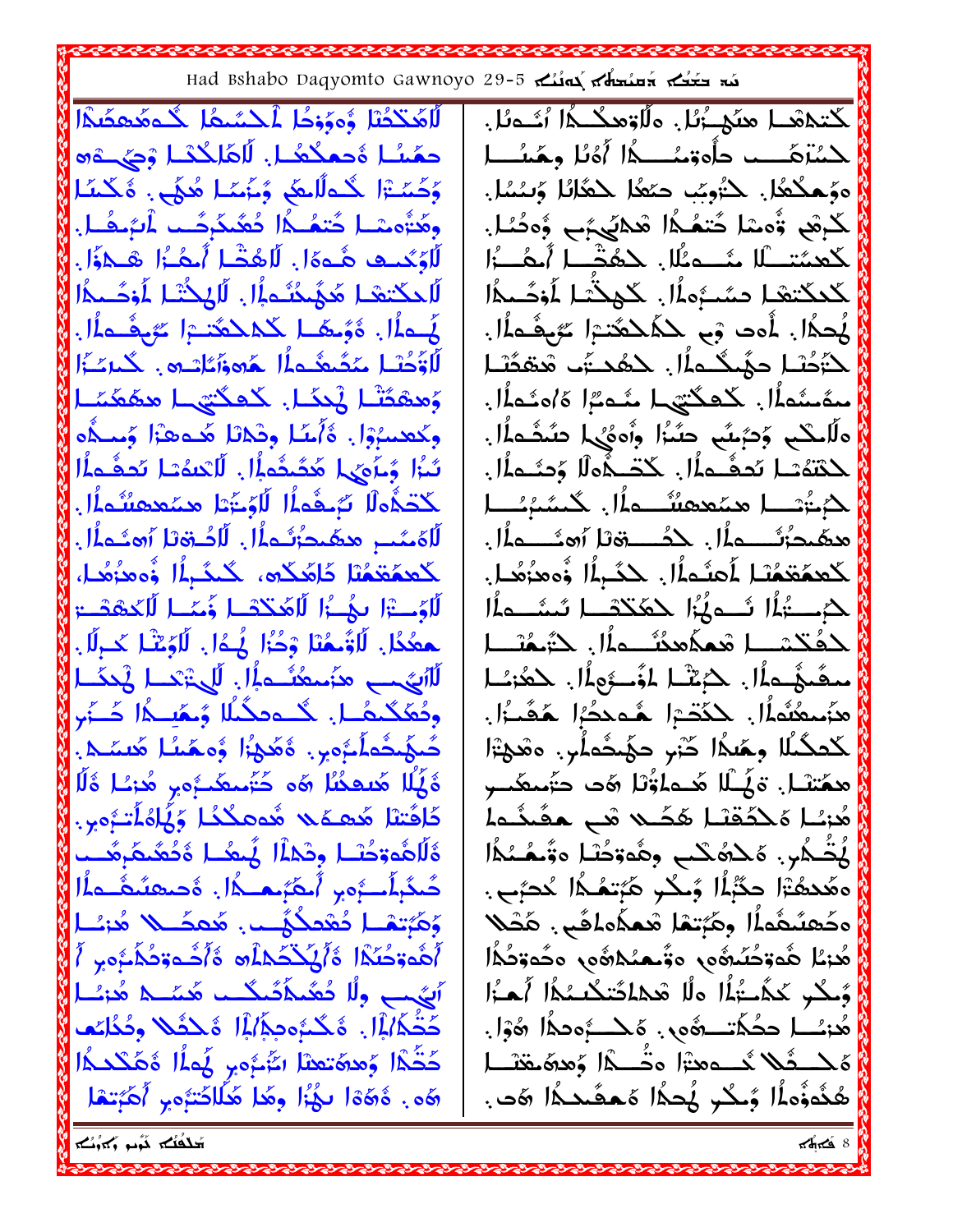Had Bshabo Daqyomto Gawnoyo 29-5 مَنْشَكَة Had Bshabo Daqyomto Gawnoyo 29-5

ةَ كَكَتُنْهَ الحِمَتِهِيْ الْمَدِ هُوَمًا ةَهُلَائِبٍ أَوْْمِسُــكَا/أَا حُعَّاتَــٱ لا حَبَّـصْـل وُه/ُدُــل. دَّعِدِداً وَٱسْرِ وَوِعَوهَدا وَّالَتْ: وَٱلْمَاهِ مدَمكْسًا. حكْوْنَا جَيْجَوَلِلُهِ وَ مِجْحَمْنَا كَشَرَةًا وَمِتَعَمَّدُونِ. مَحْشَـٰاْتَا كَمَّتْتَرَبَّا وثَمْثَا مُتَكَسَا فَهُشُوبُهُا وُحِشُدُواً. دَّلْأَادُةُ أَسبَ أَسْتَعْتِبْ وَذَٰهَا ذُوَّنِهُـٰ ا وْهَكْكَمْسْرُّەمِ هُبْشْسَا. ۞ه مْشَوْسْتْهَاْ ةَهَاهَلًا هُولًا يُمْكُم يُمْحَصَّى. أَجْوَجُا وهُنكَب لَّاهُتِيحَــــنُكِّلُهُ! ةُهْرَضْتَـــا حَدُوثَه أَل. حثَملًا أَحفَكَ زُولًا وَأَجْدَدُا وَْلِأُوسِيلُوا وَكُلُّوا أَجْوَدُهَا وَيَتَهَا وْهِمْبِوْمُكْسِمْ بِمَكْسِمْ بِمِكْسِمْ وَهُمْ يَوْسَمِيْهِ وَسَلَّاهِ وَسَلَّاهُ وَسَلَّاهِ مِنْ ودُعَالِكَـــم حَـــا حَقَّاتَــــه وَحَاتَـــمأل ةَكْمُحْكَمُـا تُــمْحْمَ هُسُـاً ةَحْكَمُـاً ومُسْئَمِر. ةُسْمَطُ وْجْهَدُمِ ةُوْجْهَد مْسْبُوْلِ. ةَٱتْسْلَا مَعَّتْسًا كَعَيْبِ أَوْسِلَاسُوْوِي 6ه . هُ هِڪُمُ لا أُهَّاتُکُ هُ هُ لَٰهُ هُمَکُ هُ دَّاَهِيَّتَهُمَّا مَُدَّهَـزَٰهَا وَلَمْؤَكَّـا ذَهَبَهُ أَمَّـ لِحَقَّــهِ لَا إِنْـُمَــا شَــهِ أَبْلَغْـتِهِ شَـسْهِدُــا ةَصَّوَمُعَنُّدَاً : مُحْدَّهَاكُد وَكُلُّوَا لَمُدَا ةُؤُمُعُكُمْ وَيُصْبَرْهَا . ةُأَكْسَمْ هُوَجِسُمْ ةَأُومُكُل هُهِمَّسُــــا ةَكْــــوجَاجَبُومِ ەڭگەۋەمئىئوم ۋەئېما ھاما ەچكلاكى  $\mathbf{X}$ 

أَدَّاضِ لِكَثَّى هُنْمًا نُهُّدَّوُّهاً وهُكَاتُمْسِ هَّتِمْا مَكْتُتْ اهْمَىتْشَا ٱلْمَوْدِ: هُزْسًا هُ اُنُسب قُومُكُلُوهُ وَاهُتْلَ حَتَّمَطْ وَصْحًا أَكُل تَبْحُلَمًا هُنَّعٍ ومُوَهُدًا خُـوهوُنُا وُٓٮڵ۞ؠ؋ۿؘڡػٮٞڹ؞؞ٮڴٷٵٛڷٞؽ حَيْبَ وَمِنْهُم، إِنَّكَ مِنْ أَنَّــمٍ حَمّْــرِوْا يَّنْ هُبْكُمْ أَلْفَةَ أَمَّاهُ مَكْبُبٍ وَذَٰا ا وَمَتَّبُوا أَنْ وَلَاكُتْتُوا الْمُكْتَبِي مِنْقَتُنَا ا أَوْحَزُتُهَا كَاتُكُوا الْمُتَكَبِينَ الْأَحَا الْمَتَّاثُمُ مَا أَلَا هَكْخُجْفَاْ هُبَ وَجَهْدَ كَرِهُـا. أَيْضُلْ وتَبْكُم وَيَرْجُوهِ لِحَفَّتِهِ مَثَلاً وَعَلَيْهِم أَدُةسُمُلُ. حثَكُــة هَفَــزُّه، وَسكــد |أَلْكَمُا هَصَدَّهُا أَ. أَلَمَّنُا لِمُحَد وَنَهَنَّفَ لْمَعْلَى مِكْنَا وَلَيْلَ صَنْتَمِ اسْتَمْرِ لَكُمْ بَكْرَ ەَكْكْتْݣَا ئْكُرە ھَىلا ەَھْكْتْدَا وْتْتْلُو. ەمنُەكْا وُݣْمُلُو ەَݣْمُهْ مىبْرْا. ەَتْصْل همّتك كم وسلمًا وُكب هُ -. وكَوْلًا هَبُوْدًا وَهَارَتُهُا وَحَقَّ عَصَدًا مَّعَ كَتْوْهَةُ وَ*ا*ٰوْكُمْ وَاٰهِ كُلْمَا كَلْشَكَا إِنْـُـِّ كَـالمُوْه حِسْمَكُـا هَجهُ حِشَـمأَا. شَـمْلًا وأَكْدُّا لُمُكْا هِ مُتَعْنُعُا أَيْدُبِ. مَكْبِ ـفُوحسُــا ولَموْبِـداًا هُـْهِـمُبِّــهِ ولَاخْــومِ ەَݣُەسُر ھَبُعْلَ ھُعْلَ ەَحثَلاقْ \*

فَطُ وِثَوهتَرَا وَهُدًا هُـتَوَٰهُمُا ۖ. وَه وَكَـرٍ حُــلا هـتُرا حكَـبِلُو هَبُــهـدُا حَــلا حكـدُا .<br>وَْمسُلُمُّا مصَّصْلا ـهُمص*نُ*ا ومَكْلاَتْا موْجَمْحا*ْا* ووُّحسُنَا حَمَّتعْا مْع حُكْمُوهِ مَحاجِّكْنَا

كافتك آوب وكمنكم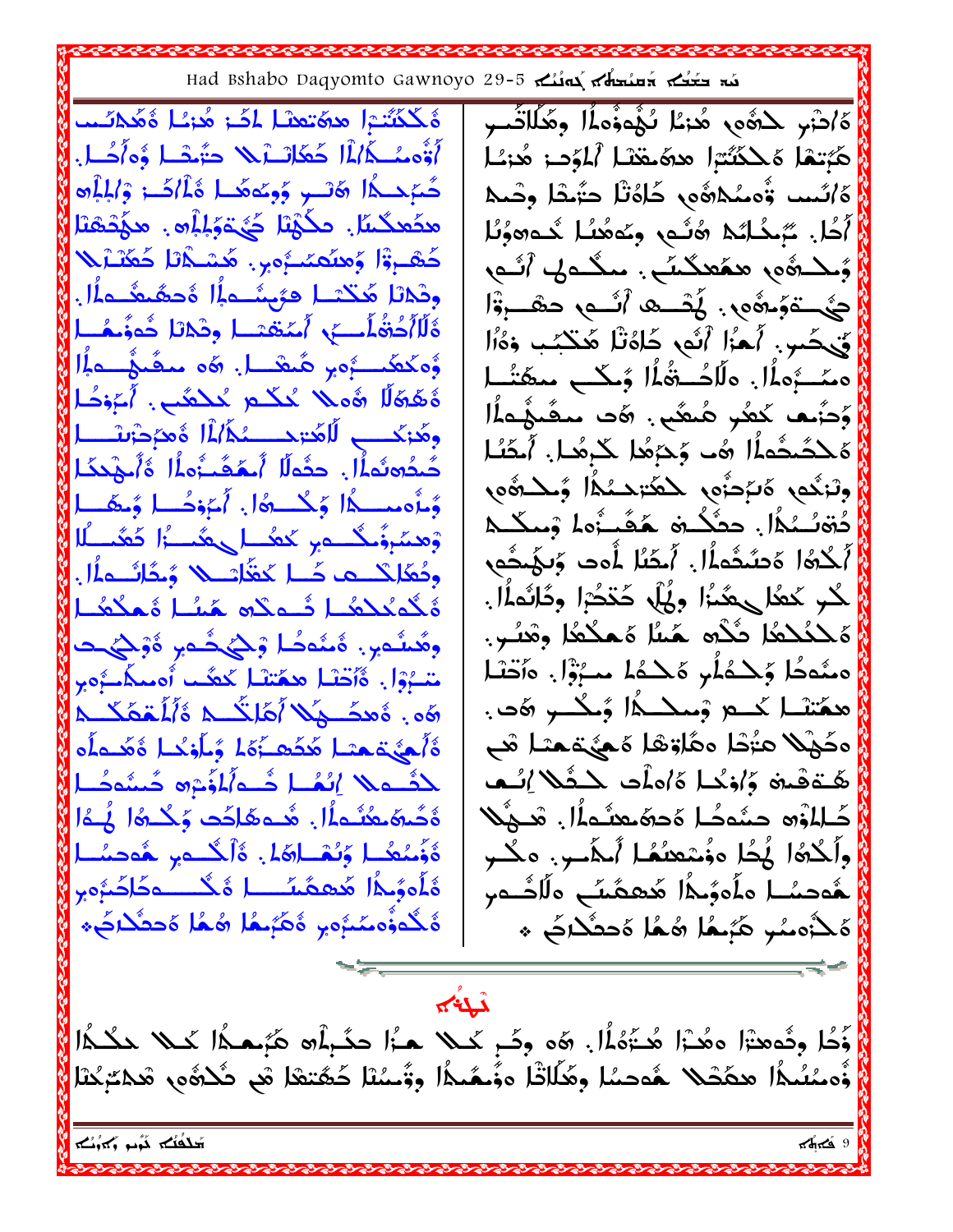

ەَھفَىقَىنَى كَهُشَـْملَٰرٖ هُـٰٓئـٰا وُٱڡكَـٰـ َكَكّْتَبِ هُنْءُ هُتَى لَّى عُشْهُو لِّكُمْ الْمَحْمَدُ ەنُھُەھُىُا ەھَىھُنُّمَاشُى لَّا شَاوَّىدىنُكْمَا. ەُمەئىشەلمۇە ھەئۇلما. ەَجىم كى هَدَٰاُهَا لِمُتَمَّتَوُّهِ. هَكُمَّا هَدُّرِ حَبِّ ەدىجىئىسملەۋە دۆمنى ئىكىسى ئىككىسى ئۆتكىر ھھَتَىبُ ەھْك*ادُھھَتَى حَكْمَتُ*ەلُمِ. ولُ*ّا* أَمنُووْ حَهَّنَكُلَّ . أَلَّا منُووْ کَی هُزِیْلِ حَکْمُلُل وِتَسِعْلِ دَهُوبِ ۖ كَيْ خُمْتُنَعُسُكُمُ الْمَحَرِّدُكُلُّ. ەداّة كۇبْل ھُزەمْىُل ەھْع تْتْسْل ھھَلاَوْتُلْ. ەتىم تۇەھتا ئىمكىمىگا، ەقتۇەغا شى هُتْتُرُونُــوهـ. وهُوب كُـــح هُزَيـُــل أُهيُــل وِسَغْاً. دَائْدَنَا وِهُدىعُنَا. دَفَعًا كَے هُے ثُلا تَتَعَمُّــدَنَا مِلَاحِذٌة هُــا. ه6ْت كُــح وَحثُلًا هُلا عَزْتُنبر ثَمْلُوْهَا مْعِ مْتَكْت

هُذِبًا أَيْحُدُّا وَٰاحُـٰتُهَٰاْ ؤَمحُـبٍ. ۞ه وأَبِـهِ كَكْشَــدَوِّىرِ كَمَّسُــل مِنْىكـــدُّلُل. 6ه وحُم زُماً هَرُمِهاً مِنَ مِ لِحَكْمِ وَهُ هَبْتُمُبِ وَهُدِجُنَّا وَٱسْرَحِ الْكُلِّ هَدْكُمْ أَلَّهِ. أَمَطُّا وِتَعَمَّةَا كَعَمَّسُوَاْ وَحَكْثُوهِ ەئىشـەلم مكھُىھْـەلم كىئــةھُئىر ھە أَوَحِلَمْا لَا هَرَوَحَمْا وَذُومُا هَبُمْاً. آَسْط أئمي لمكترَسو وَبرْهِمُو كلا هترا كَانْتُحْتَوْمِ كَلَّلَا أُوتُكُرْبُعِ وَوْقِعَهُمْ وَوَ وكَلا هُـداً أَهْمَعْصَرُنُـداً هُـد وَّحَرُهُـا كْرِهُـا هُتْسِـدْ كَــرَهُى ٱلْمَوْتِ: أَفْ كَبِ هُزئُــا هزَمعكُــا حَشْرِكُحِنْتُــه أَا وِكَعُـــوِ. هَنُـه; كَـــ حَقَّــه;مُنُرٍ. جَمْـــ كَــِ ولكلكو لمكَبْتَعْسِ هُوتَعَكَّاهَ لَمَسْقُو أَبِيهِ رَبِيبٍ أَسِكُسِ مِدةَ مِثْلِ حَقَنُكُسِ وَلَٰا وَّلُ الْمُحَدَّدِوُمُو هُو وَحَمْصُلُ لَكُمْتُنْسُلُو بِمَثْطِ هَـمَكْتِسْطِ مِعْصَةِوْلِ مِثْكُـمِهِ